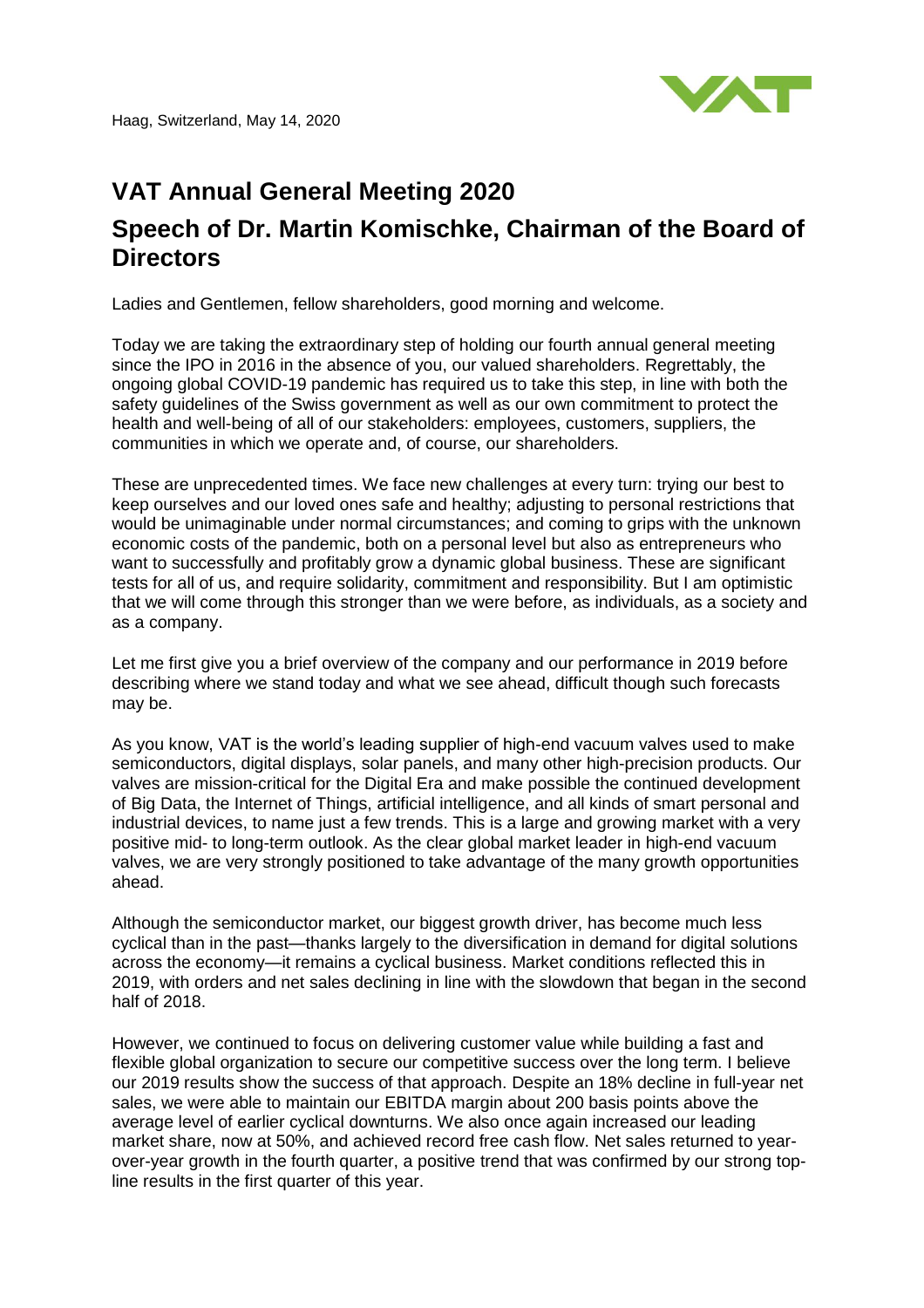

I believe these results reflect the success of our efforts to create a faster, more flexible and more resilient business model, and our simple business strategy built around growth, profitability, and free cash flow.

Our growth strategy is focused on continuously building our market share through deep customer relationships and technology innovation. As I mentioned a moment ago, we succeeded in expanding our market share once again in 2019 by continuing to introduce new products across all of our businesses. We are developing new technologies that reduce particle emissions, increase valve reliability and improve high-speed process control. We integrate mechanical, electronic and computing capabilities into smart valves that make the fabrication of semiconductors and displays more efficient. Our strong pipeline of specification wins, which are product designs that our customers will use in the next generation of fabrication equipment, confirms our technology leadership and our ability to meet the changing needs of our customers.

We also aim for sector-leading profitability. Since VAT went public in 2016, we have driven increased operational agility through the cycle. We have broadened our global footprint, made supply chains more flexible and sped up internal processes. In 2019, we further increased production capacity at our Malaysia plant. The cost and efficiency program we introduced at the beginning of the cyclical downturn in 2018 played a significant role in our ability to generate an EBITDA margin in 2019 that was well above previous downturns.

And, we focus on generating healthy and sustainable free cash flows. That is the foundation of our financial strength and will allow us to take advantage of the many growth opportunities to come. It also supports our commitment to paying a sustainable dividend. We achieved a record level of free cash flow in 2019 by continuing to drive improved working capital management and, with the completion of our expansion at the Malaysia plant, reducing capital expenditures. We expect this to further support free cash generation in the coming years.

These three pillars allow us to create long-term economic value, but we also strive to create social and environmental value. For example, we invest in our people around the world through extensive training and transferring know-how. By expanding our global supply chains, we create value for the communities where we operate, whether in Switzerland, Romania or Malaysia. We develop production methods that reduce our physical impact on the environment, such as ground-source heat pumps to cool buildings during the summer. We are participating in an energy-saving initiative in Malaysia using solar panels on the roof of our plant there. Our ambition is to build a sustainability culture in VAT that supports our business, guides the attitudes and behaviors of our people, and contributes to the long-term well-being of all of our stakeholders.

Ladies and gentlemen, what I have just described is a company with significant competitive advantages: Undisputed global leadership in a market with strong and long-term structural growth drivers; deep customer relationships based on our ability to innovate; a flexible and resilient global business model; and a simple yet robust business strategy for creating value for all stakeholders.

But our biggest asset remains our people, and 2019 confirmed this. Our approximately 1,800 employees around the world once again demonstrated their commitment to VAT's long-term success despite a very challenging business environment, compounded by the additional stresses created by the ongoing COVID-19 pandemic. On behalf of the Board of Directors and Executive Management, I thank them for their great performance.

Let me turn now to the current situation and the outlook for 2020 and beyond.